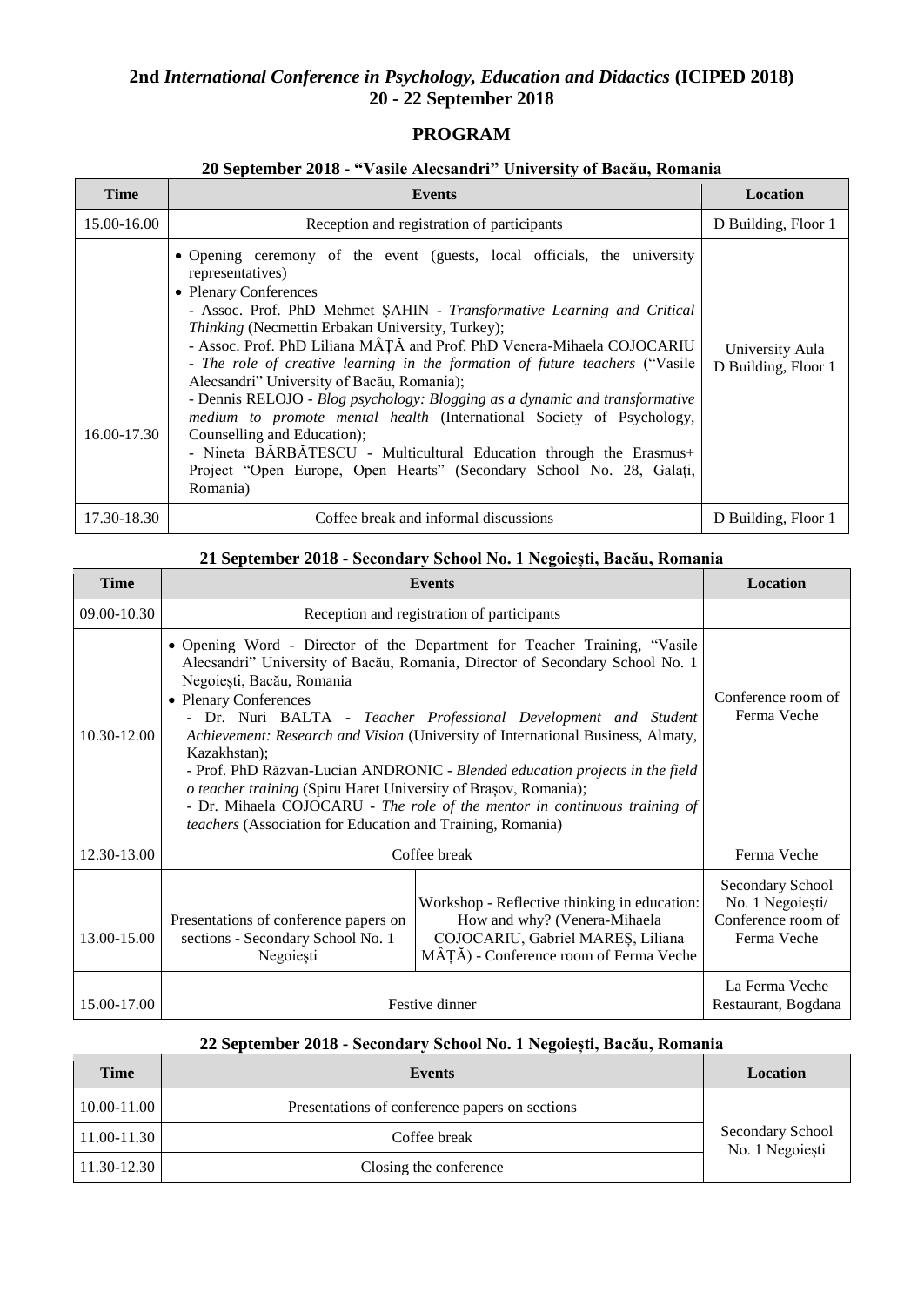## **Presentations of conference papers on sections 21 September 2018**

#### \_\_\_\_\_\_\_\_\_\_\_\_\_\_\_\_\_\_\_\_\_\_\_\_\_\_\_\_\_\_\_\_\_\_\_\_\_\_\_\_\_\_\_\_\_ **13.00-14.00** \_\_\_\_\_\_\_\_\_\_\_\_\_\_\_\_\_\_\_\_\_\_\_\_\_\_\_\_\_\_\_\_\_\_\_\_\_\_\_\_\_\_\_\_\_

**Section: Pedagogy** 

**Location:** Secondary School No. 1 Negoiești, Bacău

**Chairmen:** Assoc. Prof. Roxana Ghiațău ("Al. I. Cuza" University of Iași, Romania)

| <b>Time</b> | <b>Author(s)</b> and affiliations                                                                 | <b>Title of papers</b>                                                           |
|-------------|---------------------------------------------------------------------------------------------------|----------------------------------------------------------------------------------|
| 13.00-13.15 | Assoc. Prof. PhD Mehmet SAHIN, Necmettin                                                          | Modernist and Postmodernist Approaches                                           |
|             | Erbakan University, Turkey                                                                        | to Education                                                                     |
|             |                                                                                                   |                                                                                  |
| 13.15-13.30 | BOGHIAN,<br>"Vasile"<br>PhD<br>Ioana<br>Lect.                                                     | Teaching<br>Modern<br>Approaches<br>to                                           |
|             | Alecsandri" University of Bacău, Romania                                                          | <b>Intercultural Education</b>                                                   |
|             |                                                                                                   |                                                                                  |
| 13.30-13.45 | PhD Student Mariana STEFAN, "Ion Creangă"<br>Pedagogical State University of Chisinău,<br>Moldova | Assessing the Quality of Education from<br>the Perspective of School Inspections |
|             |                                                                                                   |                                                                                  |
| 13.45-14.00 | Assoc. Prof. PhD Roxana GHIATAU, "Al. I.<br>Cuza University" of Iasi, Romania                     | Teacher assessment by beneficiaries: risks<br>and benefits                       |

**Section:** Educational psychology

**Location:** Secondary School No. 1 Negoiești, Bacău

**Chairmen:** Prof. PhD Venera-Mihaela COJOCARIU ("Vasile Alecsandri" University of Bacău, Romania)

| <b>Time</b> | Author(s) and affiliations                    | <b>Title of papers</b>                                              |
|-------------|-----------------------------------------------|---------------------------------------------------------------------|
| 13.00-13.15 | PhD Venera-Mihaela COJOCARIU,<br>Prof.        | Reflective<br>Thinking - a Defining                                 |
|             | Gabriel MARES, "Vasile Alecsandri" University | Dimension of the Professional Profile of                            |
|             | of Bacău, Romania                             | Prospective Teachers                                                |
|             |                                               |                                                                     |
| 13.15-13.30 | Lect. PhD Elena SEGHEDIN, "Al. I. Cuza        | Emotional Abilities of Teachers between                             |
|             | University" of Iasi, Romania, Prof. Anca      | Desideratum and Reality                                             |
|             | ROTARU, Secondary School Plopana, Romania     |                                                                     |
|             |                                               |                                                                     |
| 13.30-13.45 | PhD Student Gabriel Tudor, "Ion Creangă"      | Smart Devices Users – Social Adaptation                             |
|             | Pedagogical State University of Chisinău,     | Survey                                                              |
|             | Moldova                                       |                                                                     |
|             |                                               |                                                                     |
| 13.45-14.00 | PhD                                           | Student Livia Maria GÂRȚU, "Ion The Level of Socio-human Positivity |
|             | Creangă" Pedagogical State University of      | Behaviour at Children of Young School                               |
|             | Chisinău, Moldova                             | Age                                                                 |

**Section: Didactics** 

**Location:** Secondary School No. 1 Negoiești, Bacău

**Chairmen:** Lect. PhD Roxana ARDELEANU ("Vasile Alecsandri" University of Bacău, Romania)

| <b>Time</b> | Author(s) and affiliations                 | Title of papers                           |
|-------------|--------------------------------------------|-------------------------------------------|
| 13.00-13.15 | PhD Student Adrian COSMA, "Ion Creangă"    | Heuristic Teaching-learning Strategies of |
|             | Pedagogical State University of Chisinău,  | Mathematics in Secondary Education        |
|             | Moldova                                    |                                           |
|             |                                            |                                           |
| 13.15-13.30 | Lect. PhD Roxana ARDELEANU, "Vasile        | Traditional vs. Modern<br>Approaches to   |
|             | Alecsandri" University of Bacău, Romania   | <b>Teaching Mathematics</b>               |
|             |                                            |                                           |
| 13.30-13.45 | Prof. Daniela DOROBĂȚ, "Mihail Sadoveanu"  | Developing the Concept of Natural Number  |
|             | Secondary School Bacău, Romania            | at Pre-schoolers through Environmental    |
|             |                                            | <b>Awareness Activities</b>               |
|             |                                            |                                           |
| 13.45-14.00 | Delia-Magdalena MERTICARIU,<br>Prof.       | Correlating Mathematical Didactic Games   |
|             | Secondary School "Mihail Sadoveanu" Bacău, | with the Teaching Activity in Pre-school  |
|             | Romania                                    | Education                                 |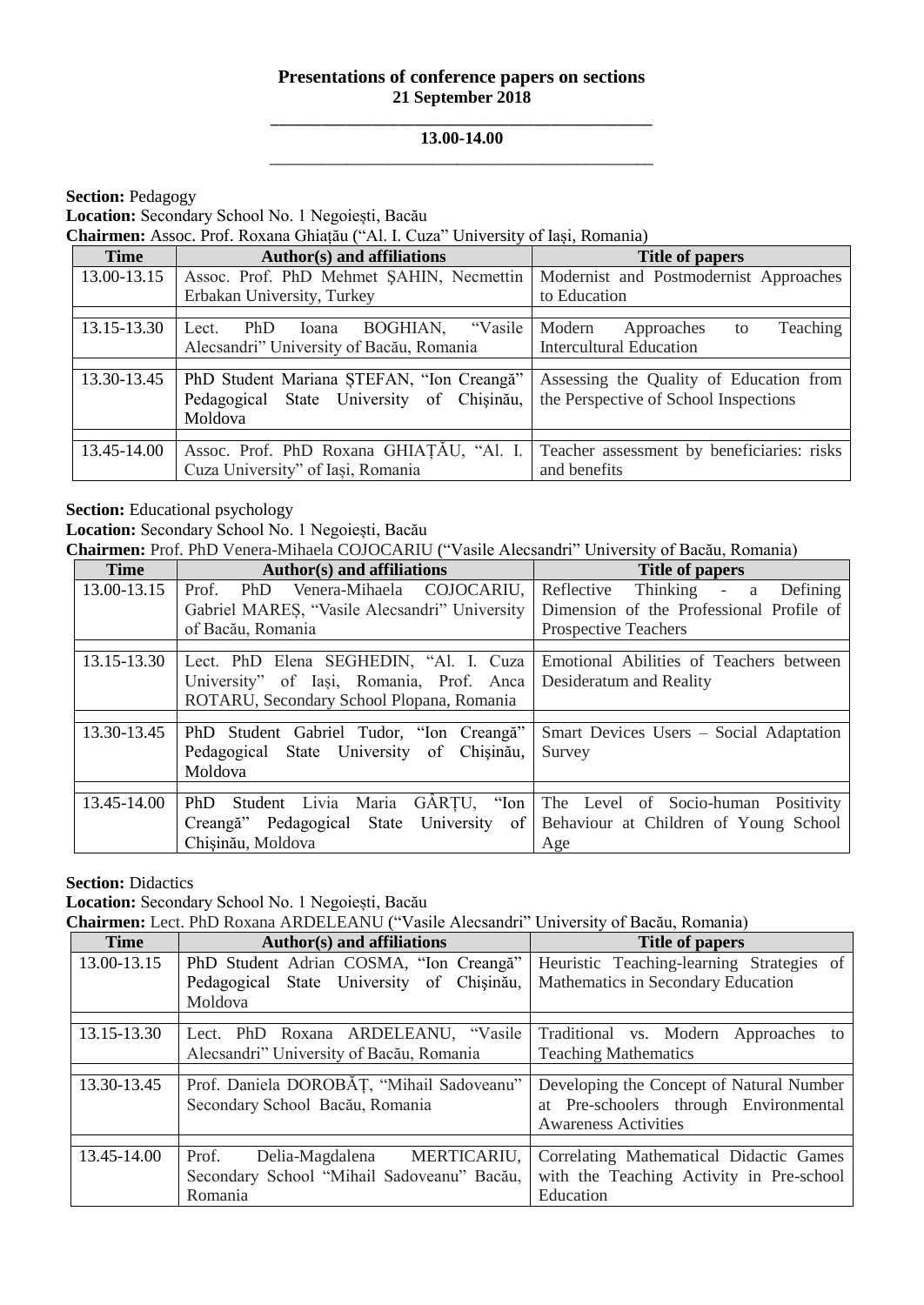## **Presentations of conference papers on sections 21 September 2018**

#### \_\_\_\_\_\_\_\_\_\_\_\_\_\_\_\_\_\_\_\_\_\_\_\_\_\_\_\_\_\_\_\_\_\_\_\_\_\_\_\_\_\_\_\_\_ **14.00-15.00** \_\_\_\_\_\_\_\_\_\_\_\_\_\_\_\_\_\_\_\_\_\_\_\_\_\_\_\_\_\_\_\_\_\_\_\_\_\_\_\_\_\_\_\_\_

**Section: Pedagogy** 

**Location:** Secondary School No. 1 Negoiești, Bacău

**Chairmen:** Assoc. Prof. Otilia CLIPA ("Ștefan cel Mare" University of Suceava, Romania)

| <b>Time</b> | Author(s) and affiliations                       | Title of papers                           |
|-------------|--------------------------------------------------|-------------------------------------------|
| 14.00-14.15 | Assoc. Prof. PhD Otilia CLIPA, Assist. PhD Diana | Learning Performance and Self-assessment  |
|             | DUCA, "Ștefan cel Mare" University of Suceava,   | in Teacher Education                      |
|             | Romania, Assoc. Prof. PhD Liliana MÂȚĂ, "Vasile  |                                           |
|             | Alecsandri" University of Bacău, Romania         |                                           |
|             |                                                  |                                           |
| 14.15-14.30 | Assoc. Prof. PhD Mehmet SAHIN, Necmettin         | WE and YOU in Essentialism                |
|             | Erbakan University, Turkey                       |                                           |
|             |                                                  |                                           |
| 14.30-14.45 | Prof. Cătălin DIACONU, Prof. Gabriela            | Creation and Use of E-learning Content on |
|             | DIACONU, Secondary School No. 10, Bacău,         | the WAND education Educational Platform   |
|             | Romania                                          |                                           |
|             |                                                  |                                           |
| 14.45-15.00 | Prof. Maria GAVRIL, Kindergarten No. 1           | The Role of Projects and Portfolios in    |
|             | Ivănesti, Vaslui                                 | <b>Evaluating Pre-schoolers' Results</b>  |

**Section:** Educational psychology

**Location:** Secondary School No. 1 Negoiești, Bacău

**Chairmen:** Dennis RELOJO (International Society of Psychology, Counselling and Education)

| <b>Time</b> | Author(s) and affiliations                                | Title of papers                           |
|-------------|-----------------------------------------------------------|-------------------------------------------|
| 14.00-14.15 | PhD Student Iulia Andreea PARASCAN, "Ion                  | Developing Socio-emotional Abilities of   |
|             | Creangă" Pedagogical State University of                  | <b>Teachers from Special Education</b>    |
|             | Chisinău, Moldova                                         |                                           |
|             |                                                           |                                           |
| 14.15-14.30 | Prof. Oana-Ionela CERNAT, Secondary School                | The Influence of the Socio-professional   |
|             | No. 1 Turluianu, Bacău, Romania, Prof. Ioana              | Manifestation<br>Category on the<br>of    |
|             | MUNTEANU, Secondary School Secuieni,                      | Aggressiveness                            |
|             | Neamt, Romania                                            |                                           |
|             |                                                           |                                           |
| 14.30-14.45 | HÂRTESCU, "Ion<br>Marieta<br>PhD.<br>Student              | School-family-community Partnership $- A$ |
|             | State University of<br>Creangă" Pedagogical               | <b>Chance for Roma Pupils</b>             |
|             | Chisinău, Moldova                                         |                                           |
|             |                                                           |                                           |
| 14.45-15.00 | PhD Student Lăcrămioara Elena TUDOR, "Ion                 | Diminishing Aggressive Behaviour at Pre-  |
|             | Creangă" Pedagogical State<br>University<br><sub>of</sub> | schoolers                                 |
|             | Chisinău, Moldova                                         |                                           |

**Section: Didactics** 

**Location:** Secondary School No. 1 Negoiești, Bacău

**Chairmen:** Assoc. Prof. Phd Carmen-Violeta POPESCU ("Vasile Alecsandri" University of Bacău, Romania)

| <b>Time</b> | Author(s) and affiliations                | <b>Title of papers</b>                        |
|-------------|-------------------------------------------|-----------------------------------------------|
| 14.00-14.15 | PhD Student Elena FRUNZĂ, "Ion Creangă"   | The Impact of Technology Evolution in the     |
|             | Pedagogical State University of Chisinău, | <b>Educational Environment</b>                |
|             | Moldova                                   |                                               |
|             |                                           |                                               |
| 14.15-14.30 | Prof. Sanda CHECICHEIS, Secondary School  | The Role of Feedback in Teaching              |
|             | No. 11, Oradea, Romania                   | Romanian Language and Literature              |
|             |                                           |                                               |
| 14.30-14.45 | Prof. Maria TOMA, "Scarlat Longhin"       | Strategies for Achieving Artistic and Plastic |
|             | Secondary School Dofteana, Bacău          | <b>Education at Primary School Level</b>      |
|             |                                           |                                               |
| 14.45-15.00 | Prof. Mihaela OSTACHE, Secondary School   | Interdisciplinary<br>for<br>Correlations      |
|             | Cleja, Romania                            | <b>Mathematical Activities</b>                |